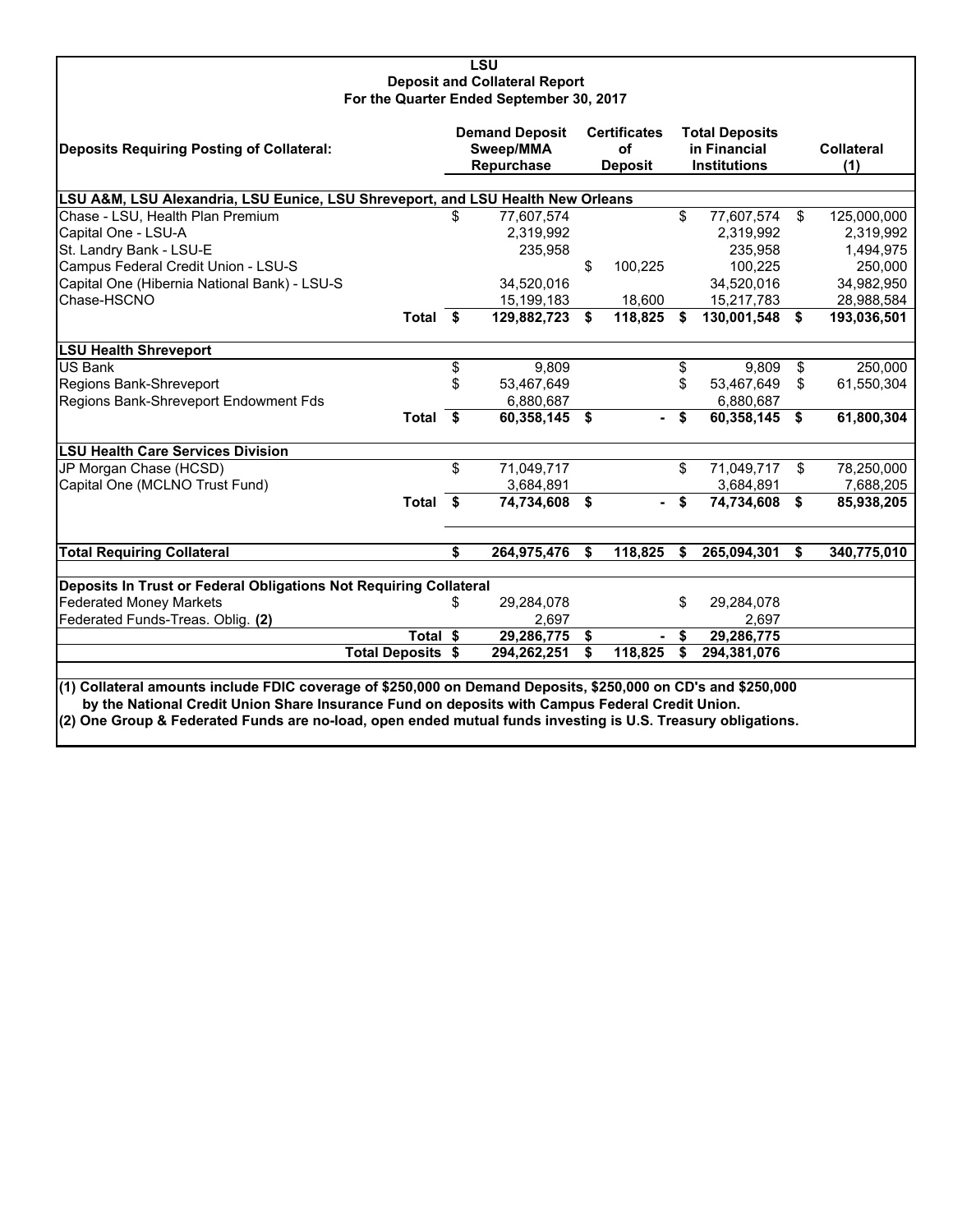#### **LSU Investment Summary For the Quarter Ended September 30, 2017**

|                                                           | As of 7/1/2017                 | As of 9/30/2017                |                                |            | As of 12/31/2017    |            | As of 3/31/2018     | As of 06/30/2018 |                     |
|-----------------------------------------------------------|--------------------------------|--------------------------------|--------------------------------|------------|---------------------|------------|---------------------|------------------|---------------------|
| <b>Fund Description</b>                                   | Value                          | Cost                           | <b>Market Value</b>            | Cost       | <b>Market Value</b> | Cost       | <b>Market Value</b> | Cost             | <b>Market Value</b> |
| <b>Current Funds</b>                                      |                                |                                |                                |            |                     |            |                     |                  |                     |
| Cash/Sweeps                                               | \$231,313,374                  | \$254,409,898                  | \$254,409,898                  | \$0        | \$0                 | \$0        | \$0                 | \$0              | \$0                 |
| Money Market Accounts/Repos (A)                           | \$142                          | \$7,174,020                    | \$7,174,020                    | \$0        | \$0                 | \$0        | \$0                 | \$0              | \$0                 |
| <b>Certificates of Deposit</b>                            | \$100,225                      | \$100,225<br>\$12,516,556      | \$100,225                      | \$0<br>\$0 | \$0<br>\$0          | \$0<br>\$0 | \$0<br>\$0          | \$0<br>\$0       | \$0<br>\$0          |
| <b>Treasury Notes</b><br>CMO's                            | \$12,613,599<br>\$169,881      | \$2,327,632                    | \$12,609,115<br>\$2,307,161    | \$0        | \$0                 | \$0        | \$0                 | \$0              | \$0                 |
| Agency Securities (B)                                     | \$129,722,977                  | \$167.108.996                  | \$164,147,973                  | \$0        | \$0                 | \$0        | \$0                 | \$0              | \$0                 |
| Mortgaged Backed Securities                               | \$29,240,979                   | \$27,863,351                   | \$27,424,685                   | \$0        | \$0                 | \$0        | \$0                 | \$0              | \$0                 |
| Equity Securities (C)                                     | \$84,239                       | \$0                            | \$79,661                       | \$0        | \$0                 | \$0        | \$0                 | \$0              | \$0                 |
| <b>Bond Mutual Funds</b>                                  | \$43,841,262                   | \$46,697,531                   | \$43,899,237                   | \$0        | \$0                 | \$0        | \$0                 | \$0              | \$0                 |
| Municipal Bonds (E)                                       | \$89,828,023                   | \$101,113,010                  | \$98,236,250                   | \$0        | \$0                 | \$0        | \$0                 | \$0              | \$0                 |
| Corporate Bonds (D)<br>Total                              | \$141,247,762<br>\$678,162,463 | \$188,925,256<br>\$808,236,475 | \$188,635,119<br>\$799,023,344 | \$0<br>\$0 | \$0<br>\$0          | \$0<br>\$0 | \$0<br>\$0          | \$0<br>\$0       | \$0<br>\$0          |
|                                                           |                                |                                |                                |            |                     |            |                     |                  |                     |
| <b>Endowment Funds</b>                                    |                                |                                |                                |            |                     |            |                     |                  |                     |
| Cash/Sweeps<br>Money Market Accounts/Repos (A)            | \$6,883,023<br>\$175           | \$6,880,687<br>\$3,659,076     | \$6,880,687<br>\$3,659,076     | \$0<br>\$0 | \$0<br>\$0          | \$0<br>\$0 | \$0<br>\$0          | \$0<br>\$0       | \$0<br>\$0          |
| <b>Certificates of Deposit</b>                            | \$18,600                       | \$18,600                       | \$18,600                       | \$0        | \$0                 | \$0        | \$0                 | \$0              | \$0                 |
| Agency Securities (B)                                     | \$5,930,359                    | \$4,168,505                    | \$3,971,834                    | \$0        | \$0                 | \$0        | \$0                 | \$0              | \$0                 |
| Mortgaged Backed Securities                               | \$998,929                      | \$780,920                      | \$769,452                      | \$0        | \$0                 | \$0        | \$0                 | \$0              | \$0                 |
| Equity Securities (C)                                     | \$9,769,145                    | \$5,666,168                    | \$10,104,449                   | \$0        | \$0                 | \$0        | \$0                 | \$0              | $\$0$               |
| <b>Mutual Funds</b>                                       | \$53,956,268                   | \$50,429,841                   | \$55,246,699                   | \$0        | \$0                 | \$0        | \$0                 | \$0              | \$0                 |
| Municipal Bonds (E)                                       | \$2,287,741                    | \$2,789,725                    | \$2,777,143                    | \$0        | \$0                 | \$0        | \$0                 | \$0              | \$0                 |
| Corporate Bonds (D)<br>Total                              | \$6,736,080<br>\$86,580,320    | \$6,852,795<br>\$81,246,317    | \$6,707,128<br>\$90,135,068    | \$0<br>\$0 | \$0<br>\$0          | \$0<br>\$0 | \$0<br>\$0          | \$0<br>\$0       | \$0<br>\$0          |
|                                                           |                                |                                |                                |            |                     |            |                     |                  |                     |
| Other Funds                                               |                                |                                |                                |            |                     |            |                     |                  |                     |
| Cash/Sweeps<br>Money Market Accounts/Repos (A)            | \$5,165,268<br>\$43,905,798    | \$3,684,891<br>\$18,450,982    | \$3,684,891<br>\$18,450,982    | \$0<br>\$0 | \$0<br>\$0          | \$0<br>\$0 | \$0<br>\$0          | \$0<br>\$0       | \$0<br>\$0          |
| Agency Securities (B)                                     | \$866,895                      | \$839,273                      | \$865,976                      | \$0        | \$0                 | \$0        | \$0                 | \$0              | \$0                 |
| Equity Securities (C)                                     | \$400,421                      | \$0                            | \$406,621                      | \$0        | \$0                 | \$0        | \$0                 | \$0              | \$0                 |
| Total                                                     | \$50,344,786                   | \$22,977,843                   | \$23,411,167                   | \$0        | \$0                 | \$0        | \$0                 | \$0              | \$0                 |
| <b>Grand Total</b>                                        | \$815,087,569                  | \$912,460,635                  | \$912,569,579                  | \$0        | \$0                 | \$0        | \$0                 | \$0              | \$0                 |
| <b>Deposits in Financial Institutions</b>                 |                                |                                |                                |            |                     |            |                     |                  |                     |
| Total Cash/Sweeps/MMA/Repos                               | \$287,267,780                  | \$294,259,554                  | \$294,259,554                  | \$0        | \$0                 | \$0        | \$0                 | \$0              | \$0                 |
| <b>Total Certificates of Deposit</b>                      | \$118,825                      | \$118,825                      | \$118,825                      | \$0        | \$0                 | \$0        | \$0                 | \$0              | \$0                 |
| <b>US Gov Related Securities</b><br><b>Total Deposits</b> | \$6,404<br>\$287,393,009       | \$2,697<br>\$294,381,076       | \$2,697<br>\$294,381,076       | \$0<br>\$0 | \$0<br>\$0          | \$0<br>\$0 | \$0<br>\$0          | \$0<br>\$0       | \$0<br>\$0          |
| <b>Other Investments</b>                                  |                                |                                |                                |            |                     |            |                     |                  |                     |
| <b>Treasury Notes</b>                                     | \$12,613,599                   | \$12,516,556                   | \$12,609,115                   | \$0        | \$0                 | \$0        | \$0                 | \$0              | \$0                 |
| CMO's                                                     | \$169,881                      | \$2,327,632                    | \$2,307,161                    | \$0        | \$0                 | \$0        | \$0                 | \$0              | \$0                 |
| Agency Securities (B)                                     | \$136,520,231                  | \$172,116,774                  | \$168,985,783                  | \$0        | \$0                 | \$0        | \$0                 | \$0              | \$0                 |
| Mortgaged Backed Securities                               | \$30,239,908                   | \$28,644,271                   | \$28,194,137                   | \$0<br>\$0 | \$0<br>\$0          | \$0<br>\$0 | \$0<br>\$0          | \$0<br>\$0       | \$0<br>\$0          |
| Equity Securities (C)<br><b>Bond Mutual Funds</b>         | \$10,253,805<br>\$43,841,262   | \$5,666,168<br>\$46,697,531    | \$10,590,731<br>\$43,899,237   | \$0        | \$0                 | \$0        | \$0                 | \$0              | \$0                 |
| Mutual Funds                                              | \$53,956,268                   | \$50,429,841                   | \$55,246,699                   | \$0        | \$0                 | \$0        | \$0                 | \$0              | \$0                 |
| Municipal Bonds (E)                                       | \$92,115,764                   | \$103,902,735                  | \$101,013,393                  | \$0        | \$0                 | \$0        | \$0                 | \$0              | \$0                 |
| Corporate Bonds (D)                                       | \$147,983,842                  | \$195,778,051                  | \$195,342,247                  | \$0        | \$0                 | \$0        | \$0                 | \$0              | \$0                 |
| <b>Total Other</b>                                        | \$527,694,560                  | \$618,079,559                  | \$618,188,503                  | \$0        | \$0                 | \$0        | \$0                 | \$0              | \$0                 |
| <b>Grand Total</b>                                        | \$815,087,569                  | \$912,460,635                  | \$912,569,579                  | \$0        | \$0                 | \$0        | \$0                 | \$0              | \$0                 |
| <b>LSU Paid Campuses</b><br><b>Current Funds</b>          |                                |                                |                                |            |                     |            |                     |                  |                     |
| Cash/Sweeps                                               | \$101,409,479                  | \$129,882,723                  | \$129,882,723                  |            |                     |            |                     |                  |                     |
| Money Market Accounts/Repos (A)                           | \$24                           | \$7,174,014                    | \$7,174,014                    |            |                     |            |                     |                  |                     |
| <b>Certificates of Deposit</b>                            | \$100,225                      | \$100,225                      | \$100,225                      |            |                     |            |                     |                  |                     |
| <b>Treasury Notes</b>                                     | \$11,614,639                   | \$11,516,556                   | \$11,609,785                   |            |                     |            |                     |                  |                     |
| CMO's                                                     | \$169,881<br>\$123.649.583     | \$2,327,632                    | \$2,307,161                    |            |                     |            |                     |                  |                     |
| Agency Securities (B)<br>Mortgaged Backed Securities      | \$28,799,935                   | \$161,499,951<br>\$27,531,509  | \$158,574,725<br>\$27,100,864  |            |                     |            |                     |                  |                     |
| Equity Securities (C)                                     | \$84,239                       |                                | \$79,661                       |            |                     |            |                     |                  |                     |
| <b>Bond Mutual Funds</b>                                  | \$43,841,262                   | \$46,697,531                   | \$43,899,237                   |            |                     |            |                     |                  |                     |
| Municipal Bonds (E)                                       | \$73,883,074                   | \$83,577,411                   | \$80,788,233                   |            |                     |            |                     |                  |                     |
| Corporate Bonds (D)                                       | \$139,989,782                  | \$187,661,619                  | \$187,370,524                  |            | \$0                 |            |                     |                  |                     |
| Total                                                     | \$523,542,123                  | \$657,969,171                  | \$648,887,152                  | \$0        |                     | \$0        | \$0                 | \$0              | \$0                 |
| <b>Endowment Funds</b>                                    |                                |                                |                                |            |                     |            |                     |                  |                     |
| Money Market Accounts/Repos (A)                           | \$175                          | \$3,659,076                    | \$3,659,076                    |            |                     |            |                     |                  |                     |
| <b>Certificates of Deposit</b>                            | \$18,600                       | \$18,600                       | \$18,600                       |            |                     |            |                     |                  |                     |
| Agency Securities (B)                                     | \$5,930,359                    | \$4,168,505                    | \$3,971,834                    |            |                     |            |                     |                  |                     |
| Mortgaged Backed Securities                               | \$998,929                      | \$780,920                      | \$769,452                      |            |                     |            |                     |                  |                     |
| Equity Securities (C)                                     | \$9,754,139                    | \$5,658,518                    | \$10,089,628                   |            |                     |            |                     |                  |                     |
| <b>Municipal Bonds</b><br>Corporate Bonds (D)             | \$2,287,741<br>\$6,736,080     | \$2,789,725<br>\$6,852,795     | \$2,777,143<br>\$6,707,128     |            |                     |            |                     |                  |                     |
| Total                                                     | \$25,726,023                   | \$23,928,139                   | \$27,992,861                   | \$0        | \$0                 | \$0        | \$0                 | \$0              | \$0                 |
| <b>Other Funds</b>                                        |                                |                                |                                |            |                     |            |                     |                  |                     |
| Cash/Sweeps                                               | 286,025                        |                                |                                |            |                     |            |                     |                  |                     |
| Money Market Accounts/Repos (A)                           | \$35,401,325                   | \$9,925,778                    | \$9,925,778                    |            |                     |            |                     |                  |                     |
| Agency Securities (B)                                     | \$866,895                      | \$839,273                      | \$865,976                      |            |                     |            |                     |                  |                     |
| Total<br><b>Grand Total</b>                               | \$36,554,245<br>\$585,822,391  | \$10,765,051<br>\$692,662,361  | \$10,791,754<br>\$687,671,767  | \$0<br>\$0 | \$0<br>\$0          | \$0<br>\$0 | \$0<br>\$0          | \$0<br>\$0       | \$0<br>\$0          |
|                                                           |                                |                                |                                |            |                     |            |                     |                  |                     |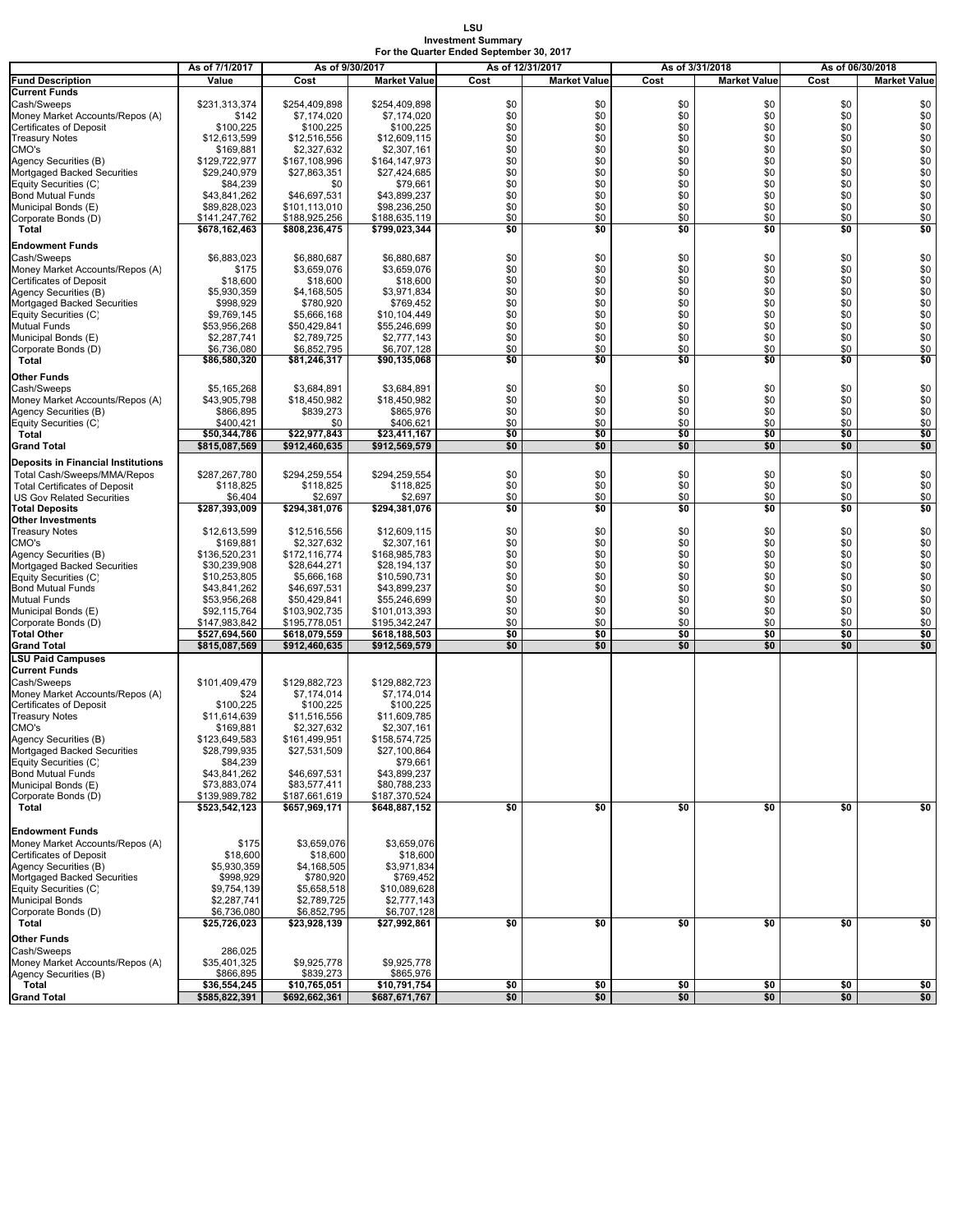| LSU                                      |
|------------------------------------------|
| <b>Investment Summarv</b>                |
| For the Quarter Ended September 30, 2017 |

|                                  | As of 7/1/2017 | As of 9/30/2017<br>As of 12/31/2017 |                     |      |                     | As of 3/31/2018             | As of 06/30/2018 |      |                     |
|----------------------------------|----------------|-------------------------------------|---------------------|------|---------------------|-----------------------------|------------------|------|---------------------|
| <b>Fund Description</b>          | Value          | Cost                                | <b>Market Value</b> | Cost | <b>Market Value</b> | Cost<br><b>Market Value</b> |                  | Cost | <b>Market Value</b> |
| <b>LSU Health Shreveport</b>     |                |                                     |                     |      |                     |                             |                  |      |                     |
| <b>Current Funds</b>             |                |                                     |                     |      |                     |                             |                  |      |                     |
| Cash/Sweeps S.                   | \$57,669,013   | \$53,477,458                        | \$53,477,458        |      |                     |                             |                  |      |                     |
| Cash/Sweeps                      | \$57.669.013   | \$53,477,458                        | \$53,477,458        | \$0  | \$0                 | \$0                         | \$0              | \$0  | \$0                 |
| Money Market Accounts/Repos (A)  | \$118          | \$6                                 | \$6                 |      |                     |                             |                  |      |                     |
| Treasury Notes (B)               | \$998,960      | \$1,000,000                         | \$999,330           |      |                     |                             |                  |      |                     |
| Agency Securities (B)            | \$6.073.394    | \$5,609,045                         | \$5,573,248         |      |                     |                             |                  |      |                     |
| Mortgaged Backed Securities (B)  | \$441,044      | \$331.842                           | \$323.821           |      |                     |                             |                  |      |                     |
| Municipal Bonds (E)              | \$15,944,949   | \$17,535,599                        | \$17,448,017        |      |                     |                             |                  |      |                     |
| Corporate Bonds (D)              | \$1,257,980    | \$1,263,637                         | \$1,264,595         |      |                     |                             |                  |      |                     |
| Total                            | \$82,385,458   | \$79,217,587                        | \$79,086,475        | \$0  | \$0                 | \$0                         | \$0              | \$0  | \$0                 |
| <b>Endowment Funds</b>           |                |                                     |                     |      |                     |                             |                  |      |                     |
| Cash/Sweeps                      | \$6.883.023    | \$6,880,687                         | \$6,880,687         |      |                     |                             |                  |      |                     |
| Equity Securities (C)            | \$15,006       | \$7,650                             | \$14,821            |      |                     |                             |                  |      |                     |
| <b>Mutual Funds</b>              | \$53,956,268   | \$50,429,841                        | \$55,246,699        |      |                     |                             |                  |      |                     |
| Total                            | \$60,854,297   | \$57,318,178                        | \$62,142,207        | \$0  | \$0                 | \$0                         | \$0              | \$0  | \$0                 |
| <b>Grand Total</b>               | \$143.239.755  | \$136,535,765                       | \$141.228.682       | \$0  | \$0                 | \$0                         | \$0              | \$0  | \$0                 |
| <b>LSU HCSD</b>                  |                |                                     |                     |      |                     |                             |                  |      |                     |
| <b>Current Funds</b>             |                |                                     |                     |      |                     |                             |                  |      |                     |
| Cash/Sweeps                      | \$72,234,882   | \$71,049,717                        | \$71.049.717        |      |                     |                             |                  |      |                     |
| <b>Total</b>                     | \$72,234,882   | \$71,049,717                        | \$71,049,717        | \$0  | \$0                 | \$0                         | \$0              | \$0  | \$0                 |
| <b>Other Funds</b>               |                |                                     |                     |      |                     |                             |                  |      |                     |
| Cash/Sweeps                      | \$4,879,243    | \$3,684,891                         | \$3,684,891         |      |                     |                             |                  |      |                     |
| Money Market Accounts/Repos (A)  | \$8,504,473    | \$8,525,204                         | \$8,525,204         |      |                     |                             |                  |      |                     |
| Equity Securities (C)            | \$400,421      |                                     | \$406,621           |      |                     |                             |                  |      |                     |
| <b>US Gov Related Securities</b> | \$6,404        | \$2,697                             | \$2.697             |      |                     |                             |                  |      |                     |
| Total                            | \$13,790,541   | \$12,212,792                        | \$12,619,413        | \$0  | \$0                 | \$0                         | \$0              | \$0  | \$0                 |
| <b>Grand Total</b>               | \$86,025,423   | \$83,262,509                        | \$83,669,130        | \$0  | \$0                 | \$0                         | \$0              | \$0  | \$0                 |
|                                  |                |                                     |                     |      |                     |                             |                  |      |                     |
| <b>System Total</b>              | \$815,087.569  | \$912.460.635                       | \$912.569.579       | \$0  | \$0                 | \$0                         | \$0              | \$0  | \$0                 |

\* Negative balance in the cash/Sweeps section of the current funds does not respresent an actual negative bank balance, rather it represents a timing difference of the allocation of the current funds.<br>\*\* Small endowment fu

BENCHMARK NOTES (Example Only)<br>(A) Benchmarked against 90 day T-Bil<br>(B) Benchmarked against Barclay's US Agg Bond TR USD<br>(C) US equities benchmarked against Russell 3000 and international against MSCI emerging market<br>(D) B

Disclaimer: Pursuant to PM-9, corporate bonds/notes only available for investment beginning 7-1-2011 Louisiana law provides for restrictions on maturity and allocation and may effect benchmark comparisons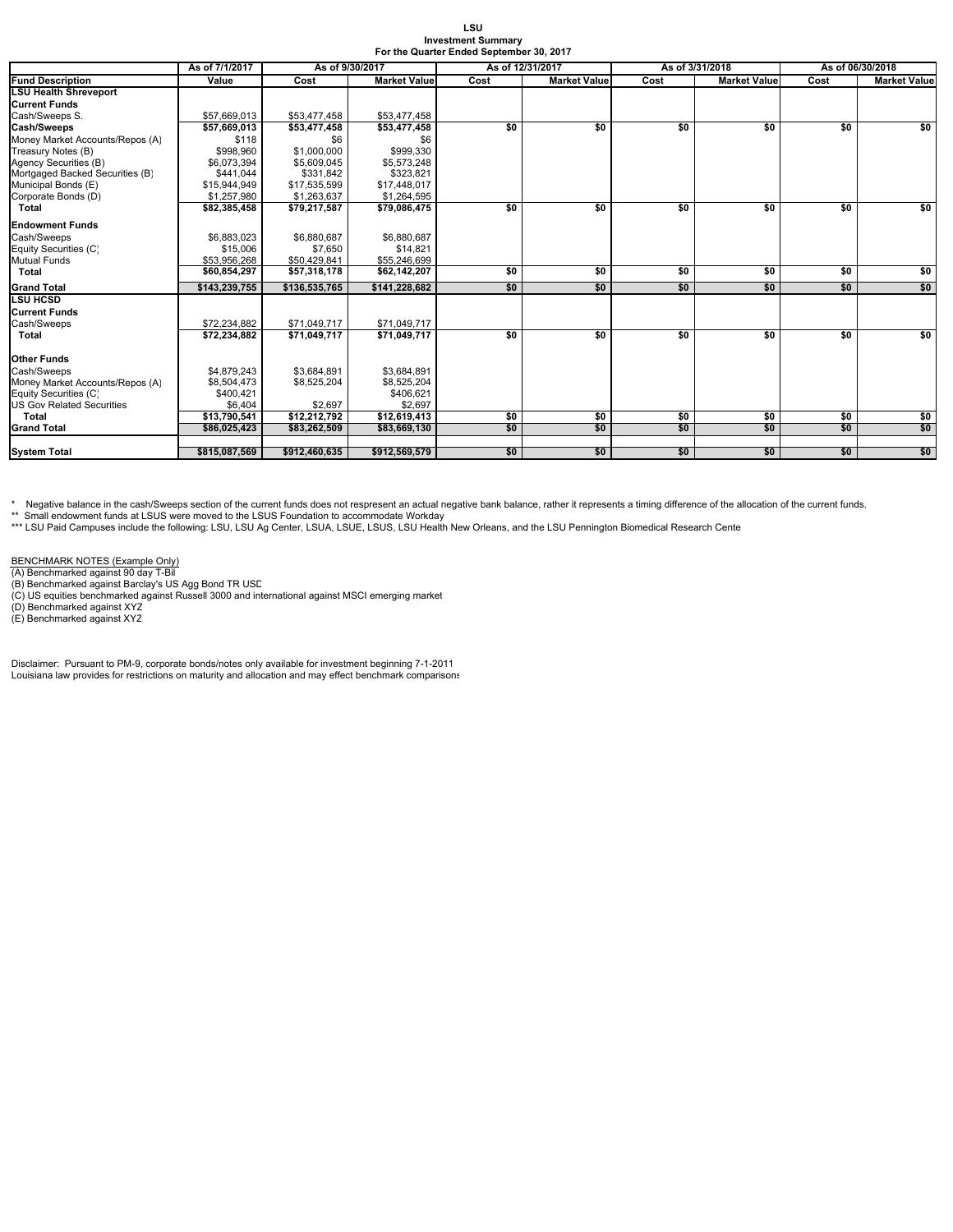

# Investment Management Program Non Endowed Accounts **Realized Yield**

As of 9/30/2017

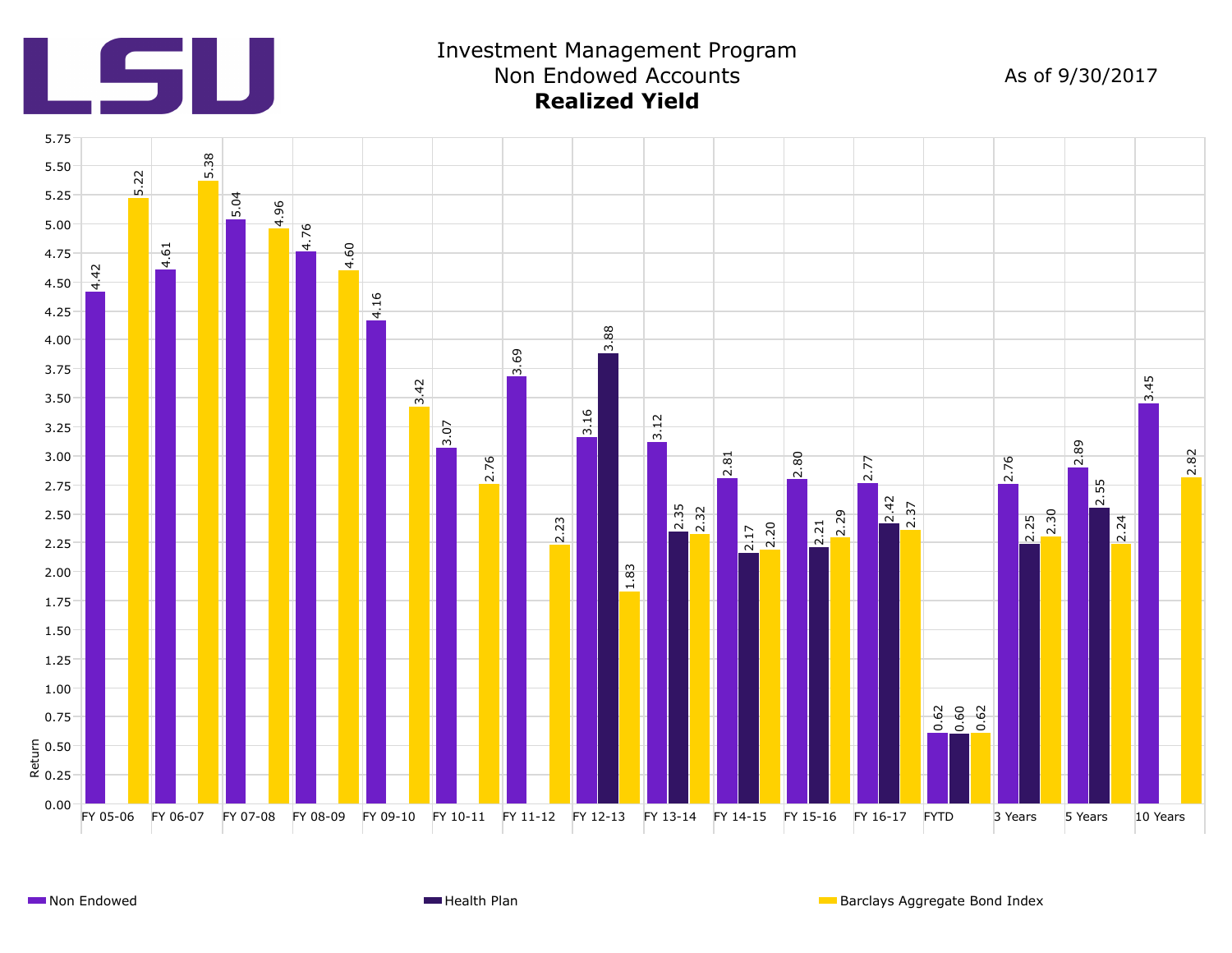

## Investment Management Prog ram Non Endowed Accounts **Total Return**

As of 9/30/2017

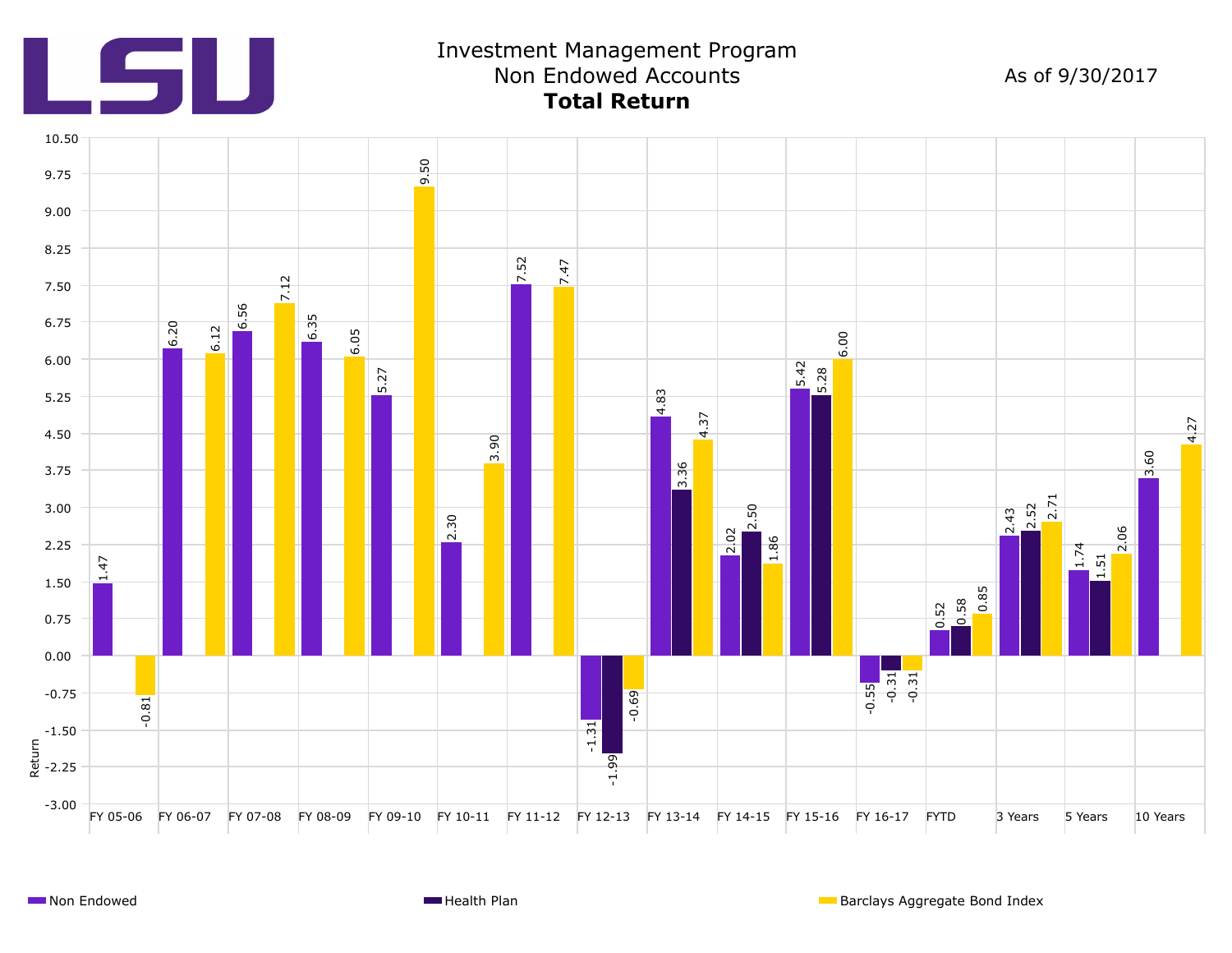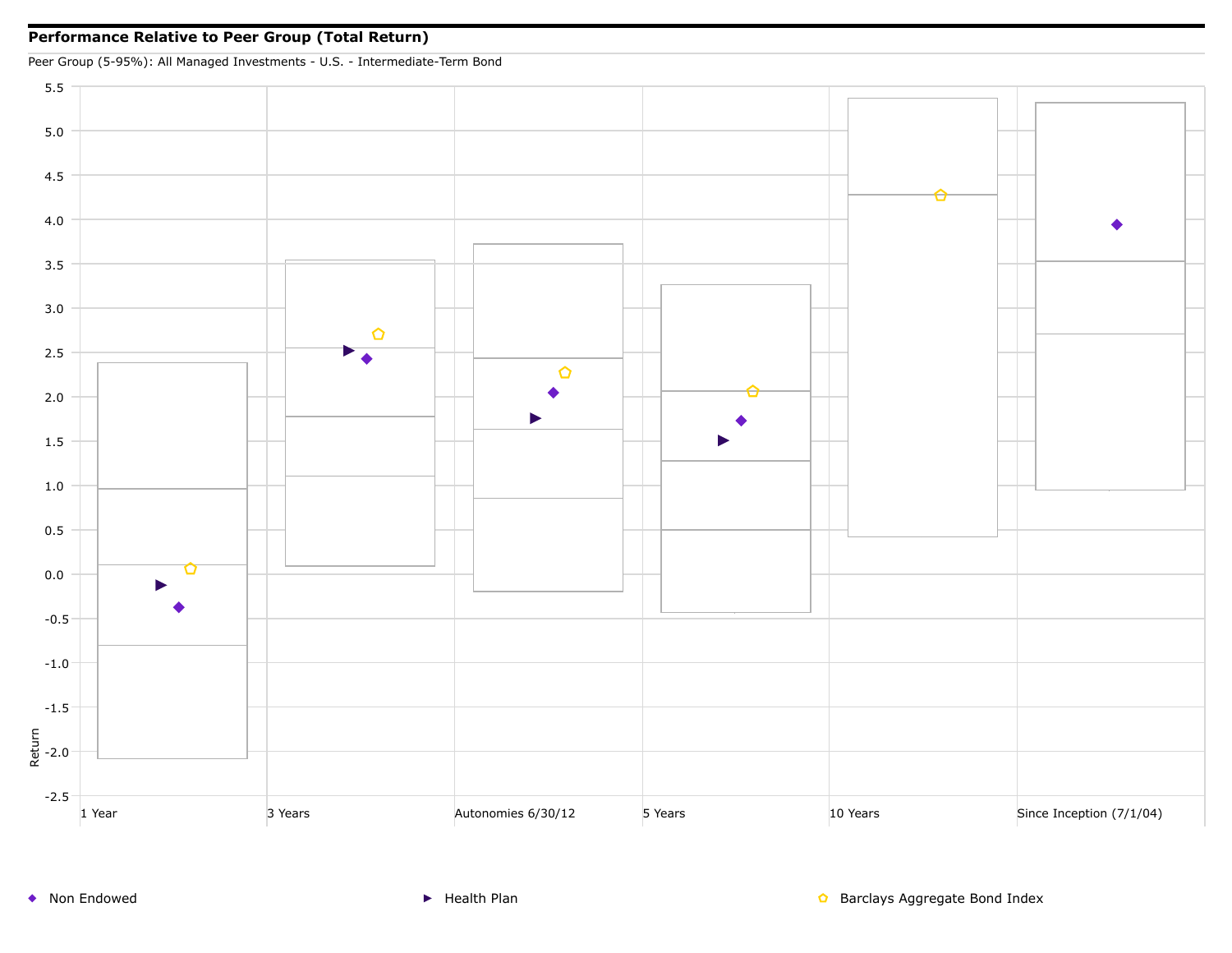